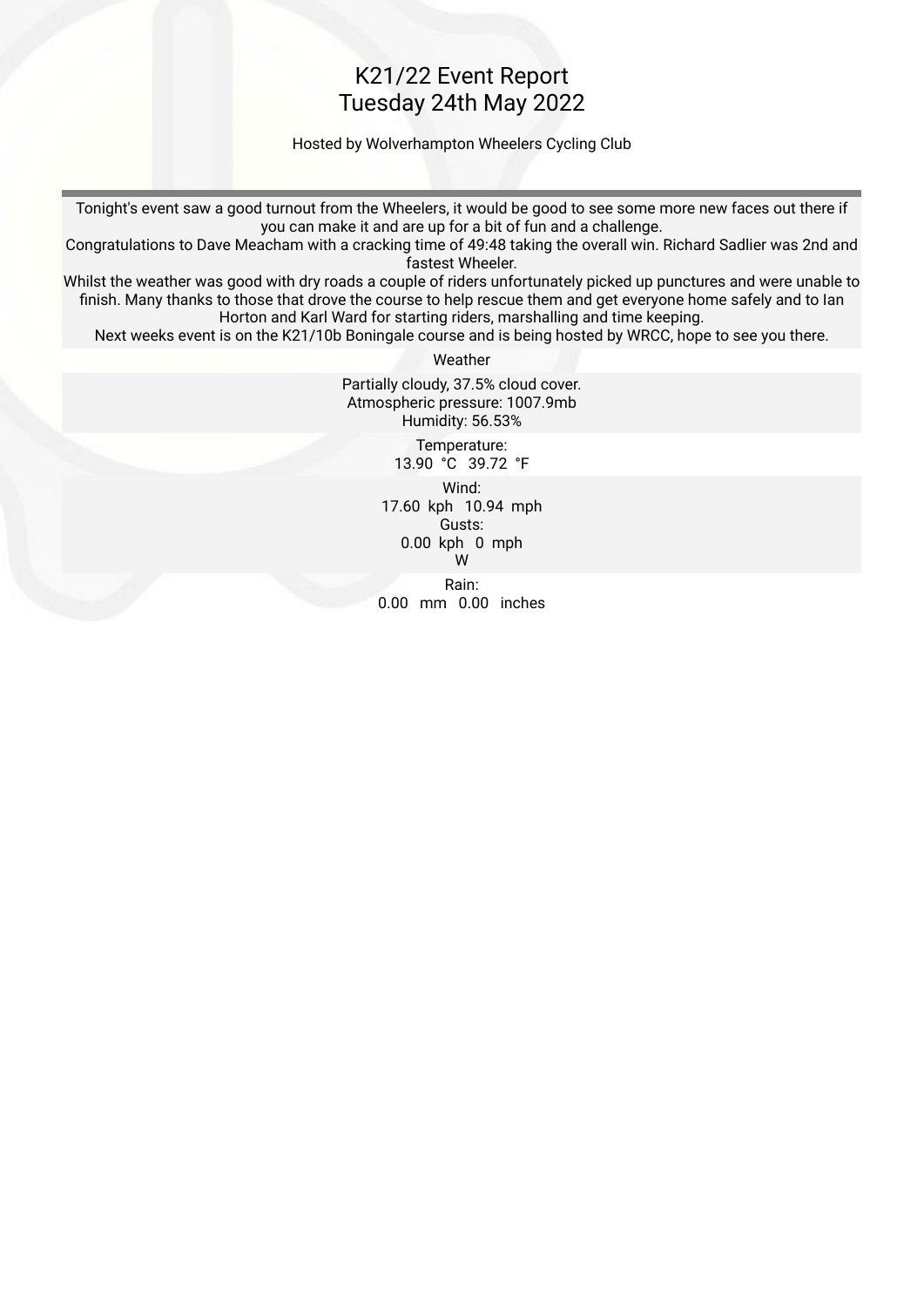# K21/22 Results Tuesday 24th May 2022

#### Hosted by Wolverhampton Wheelers Cycling Club

| <b>Position</b> | <b>Rider</b>            | <b>Number</b>  | <b>Time</b> | <b>Speed</b>             | <b>Club</b>      |
|-----------------|-------------------------|----------------|-------------|--------------------------|------------------|
| 1st             | Dave Meacham            | $\overline{2}$ | 00:49:48    | 24.87 mph<br>40.02 kph   | Stourbridge CC   |
| 2 <sub>nd</sub> | <b>Richard Sadlier</b>  | 8              | 00:51:27    | 24.07 mph<br>38.74 kph   | <b>WWCC</b>      |
| 3rd             | <b>Andrew Downing</b>   | $\overline{7}$ | 00:53:35    | 23.11 mph<br>37.20 kph   | <b>WWCC</b>      |
| 4th             | Mark Spruce             | 10             | 00:53:53    | 22.98 mph<br>36.99 kph   | <b>WWCC</b>      |
| 5th             | Rob Kennard             | 3              | 00:55:53    | 22.16 mph<br>35.67 kph   | Stourbridge Velo |
| 6th             | Luke Burnhope           | $\overline{4}$ | 00:58:02    | 21.34 mph<br>34.35 kph   | <b>WWCC</b>      |
| 7th             | <b>Matt Cullis</b>      | 6              | 01:14:44    | 16.57 mph<br>26.67 kph   | <b>WWCC</b>      |
| 8th             | Lucy McNeill-Briggs     | 5              | 01:16:39    | 16.16 mph<br>26.00 kph   | <b>WWCC</b>      |
| <b>DNF</b>      | <b>Chris Pedley</b>     | 1              | 00:00:00    | $0.00$ mph<br>$0.00$ kph | <b>BCT</b>       |
| <b>DNF</b>      | <b>Andrew Tomlinson</b> | 9              | 00:00:00    | $0.00$ mph<br>$0.00$ kph | <b>WRCC</b>      |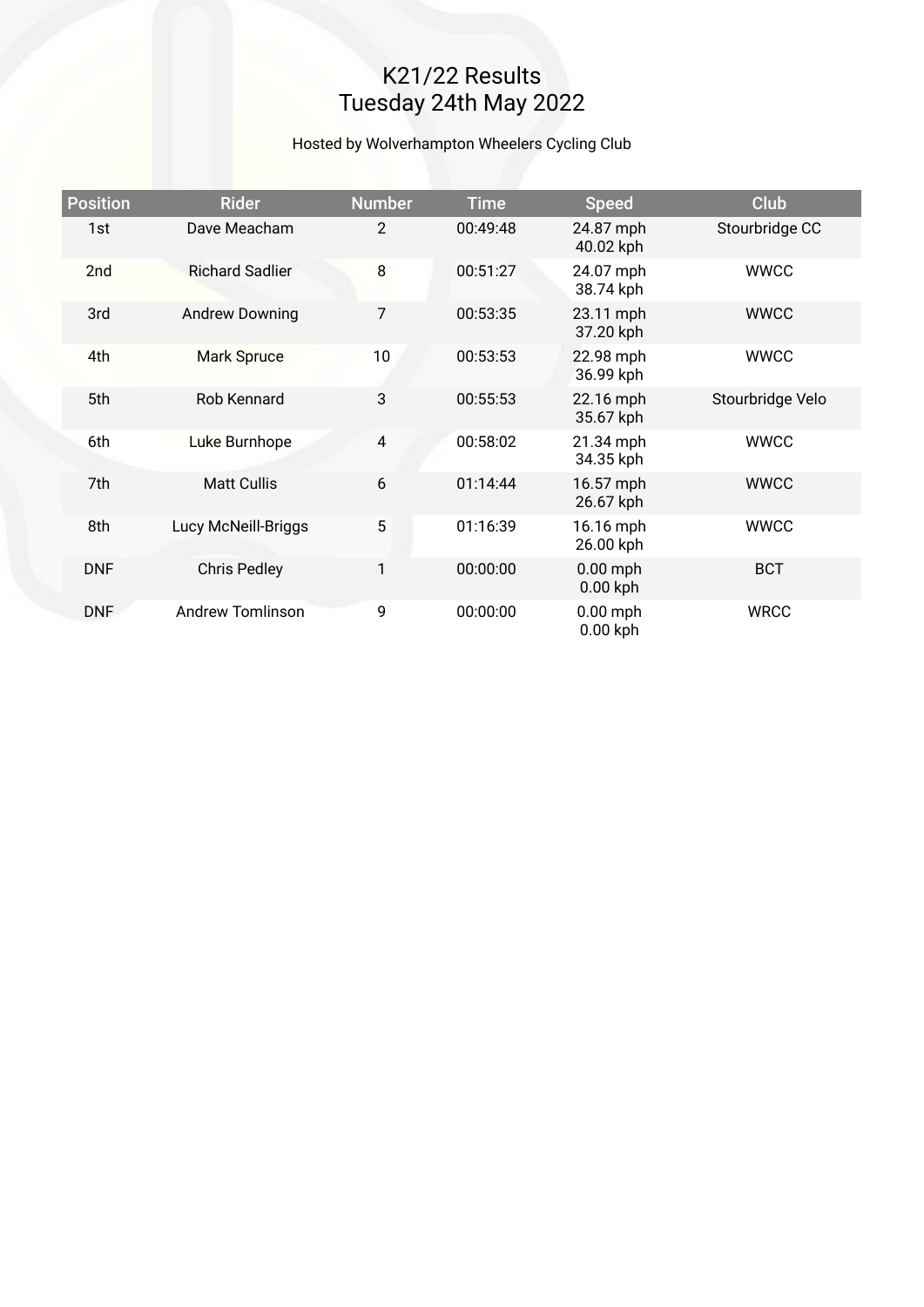# K21/22 Club Results Tuesday 24th May 2022

#### Hosted by Wolverhampton Wheelers Cycling Club

| <b>Position</b> | <b>Rider</b>           | <b>Number</b> | <b>Time</b> | <b>Speed</b>           | League Points |
|-----------------|------------------------|---------------|-------------|------------------------|---------------|
| 1st             | <b>Richard Sadlier</b> | 8             | 00:51:27    | 24.07 mph<br>38.74 kph | 50            |
| 2nd             | <b>Andrew Downing</b>  | 7             | 00:53:35    | 23.11 mph<br>37.20 kph | 48            |
| 3rd             | <b>Mark Spruce</b>     | 10            | 00:53:53    | 22.98 mph<br>36.99 kph | 46            |
| 4th             | Luke Burnhope          | 4             | 00:58:02    | 21.34 mph<br>34.35 kph | 44            |
| 5th             | <b>Matt Cullis</b>     | 6             | 01:14:44    | 16.57 mph<br>26.67 kph | 42            |
| 6th             | Lucy McNeill-Briggs    | 5             | 01:16:39    | 16.16 mph<br>26.00 kph | 40            |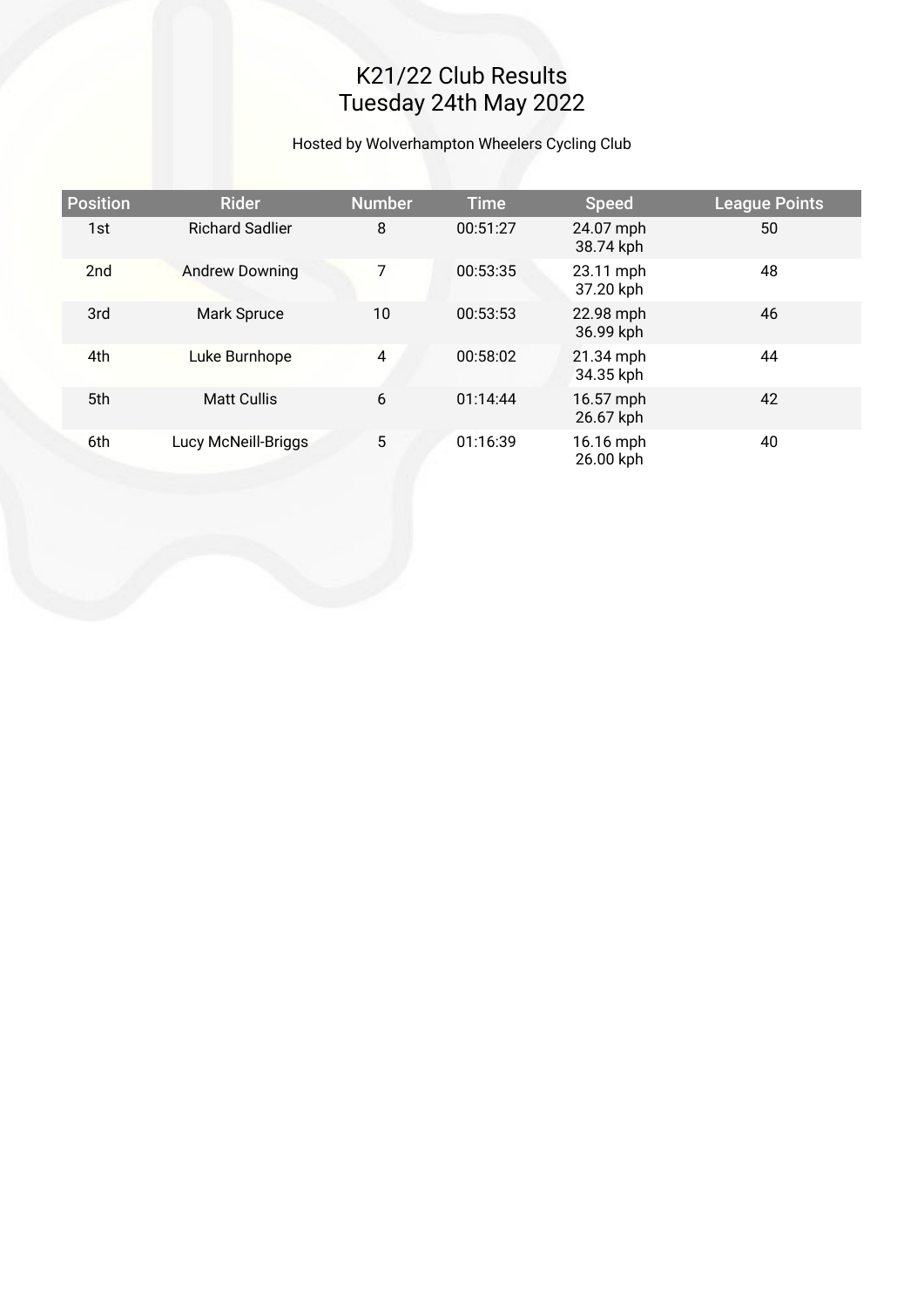# K21/22 Club Handicap Results Tuesday 24th May 2022

Hosted by Wolverhampton Wheelers Cycling Club

| <b>Position</b> | <b>Rider</b>           | <b>Number</b> | <b>Time</b> | <b>Speed</b>           | <b>Average Time</b> | Handicap<br><b>Time</b> |
|-----------------|------------------------|---------------|-------------|------------------------|---------------------|-------------------------|
| 1st             | <b>Richard Sadlier</b> | 8             | 00:51:27    | 24.07 mph<br>38.74 kph | 00:52:11            | 00:50:42                |
| 2 <sub>nd</sub> | <b>Mark Spruce</b>     | 10            | 00:53:53    | 22.98 mph<br>36.99 kph | 00:54:13            | 00:51:06                |
| 3rd             | Lucy McNeill-Briggs    | 5             | 01:16:39    | 16.16 mph<br>26.00 kph | 01:11:46            | 00:56:20                |
| 4th             | <b>Matt Cullis</b>     | 6             | 01:14:44    | 16.57 mph<br>26.67 kph | 01:09:33            | 00:56:37                |

Results are cacluated using a riders last seasons average time for the course and the fastest time of a WWCC handicap league qualifying rider for the event of 00:51:27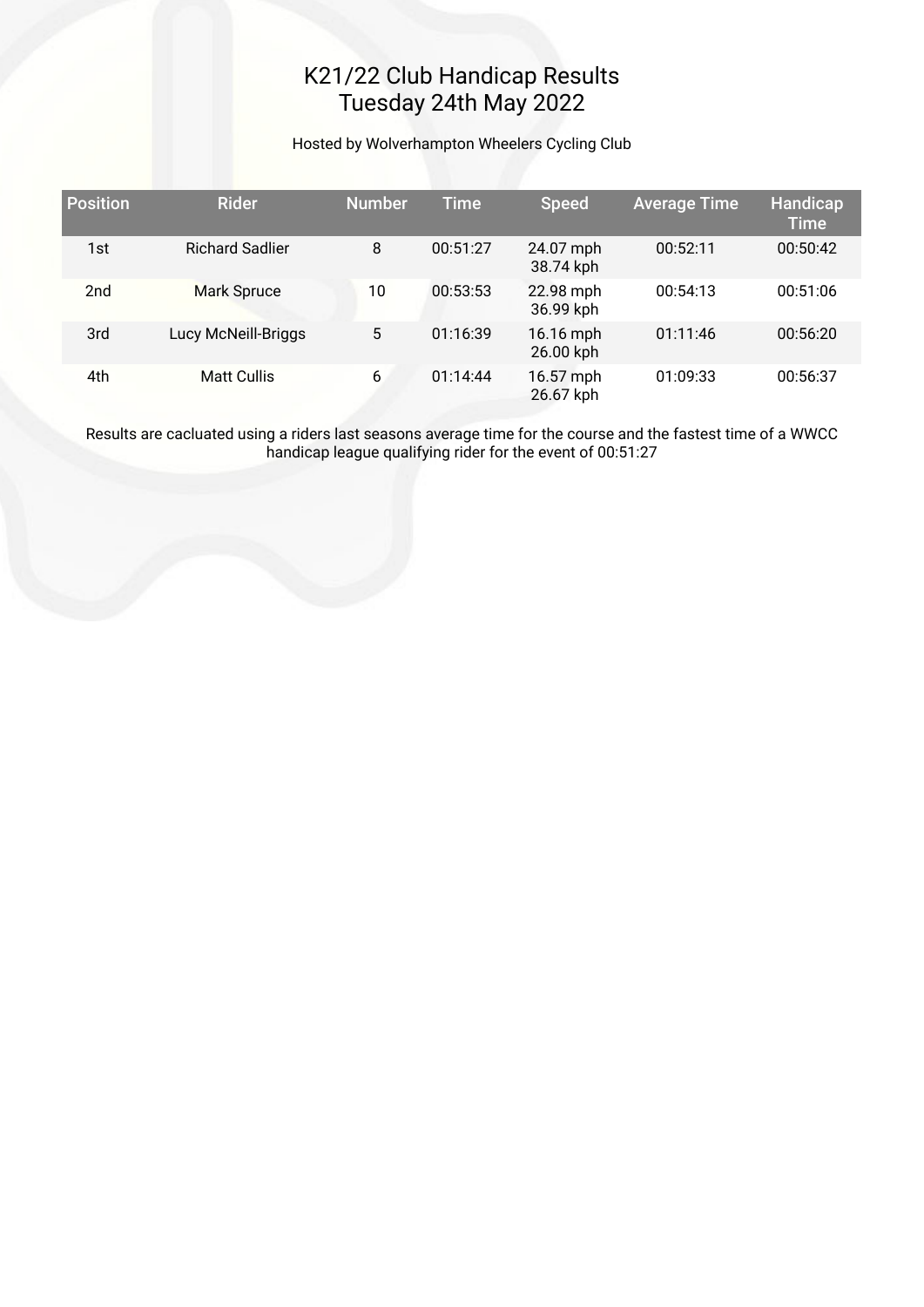## K21/22 Club League Results Tuesday 24th May 2022

Hosted by Wolverhampton Wheelers Cycling Club

| <b>Position</b>  | <b>Rider</b>           | <b>Classification</b> | <b>Events</b><br><b>Completed</b> | <b>Total League</b><br><b>Points</b> |
|------------------|------------------------|-----------------------|-----------------------------------|--------------------------------------|
| 1st              | <b>Richard Sadlier</b> | Men                   | 3                                 | 148                                  |
| 2 <sub>nd</sub>  | <b>Andrew Downing</b>  | Men                   | 3                                 | 140                                  |
| 3rd              | Mark Spruce            | Men                   | 3                                 | 134                                  |
| 4th              | Luke Burnhope          | Men                   | 3                                 | 126                                  |
| 5th              | Mark Primmer           | Men                   | $\overline{2}$                    | 82                                   |
| 6th              | <b>Matt Cullis</b>     | Men                   | $\overline{2}$                    | 76                                   |
| 6th              | Karl Ward              | Men                   | $\overline{2}$                    | 76                                   |
| 8th              | Lucy McNeill-Briggs    | Women                 | $\overline{2}$                    | 72                                   |
| 8th              | <b>Martin Davies</b>   | Men                   | $\overline{2}$                    | 72                                   |
| 10 <sub>th</sub> | <b>Mike Senior</b>     | Men                   | 1                                 | 50                                   |
| 11th             | Andrew Reed            | Men                   | 1                                 | 48                                   |

Best 12 events count towards the fnal results